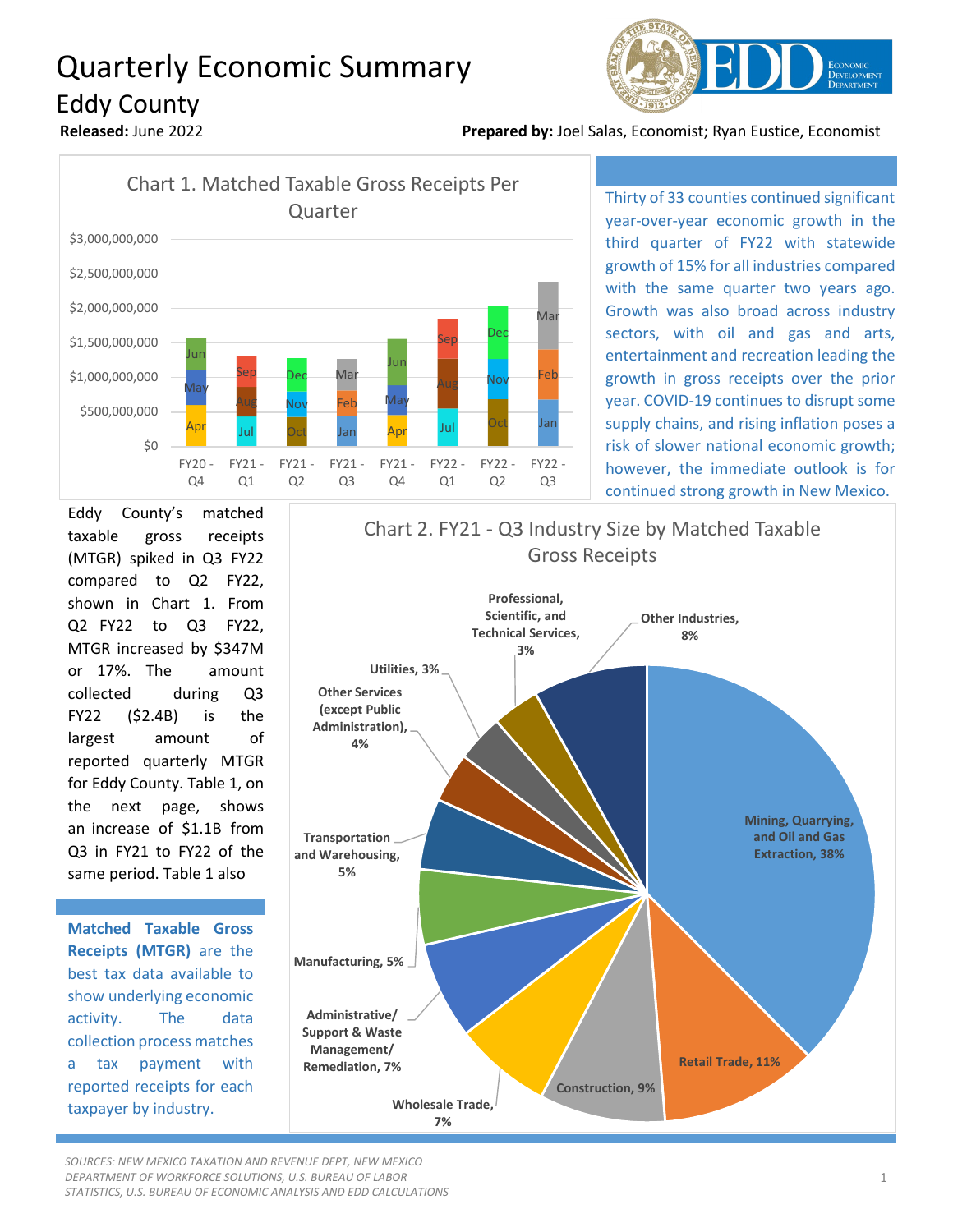## Quarterly Economic Summary Eddy County



|  | Table 1. FY22 - Q3 Matched Taxable Gross Receipts by Industry |  |  |
|--|---------------------------------------------------------------|--|--|
|--|---------------------------------------------------------------|--|--|

| <b>Industries</b>                                     |  | <b>FY22 - Q3</b> |    | <b>YOY Growth</b> | YOY % Change |      | 2-Year % Change |        |
|-------------------------------------------------------|--|------------------|----|-------------------|--------------|------|-----------------|--------|
| Accommodation and Food Services                       |  | 53,412,623 \$    |    | 7,993,621         |              | 18%  |                 | 6%     |
| Administrative/Support & Waste Management/Remediation |  | 163,444,436 \$   |    | 43,361,659        |              | 36%  |                 | 18%    |
| Agriculture, Forestry, Fishing, and Hunting           |  | $2,615,420$ \$   |    | 53,799            |              | 2%   |                 | 16%    |
| Arts, Entertainment, and Recreation                   |  | $696,148$ \$     |    | 162,344           |              | 30%  |                 | 825%   |
| Construction                                          |  | 212,442,765 \$   |    | 66,601,418        |              | 46%  |                 | $-44%$ |
| <b>Educational Services</b>                           |  | $1,988,614$ \$   |    | 785,446           |              | 65%  |                 | 257%   |
| Finance and Insurance                                 |  | $4,373,007$ \$   |    | 939,488           |              | 27%  |                 | 23%    |
| Health Care and Social Assistance                     |  | 15,288,132 \$    |    | 1,621,269         |              | 12%  |                 | 2%     |
| Information                                           |  | 18,883,166 \$    |    | 4,836,931         |              | 34%  |                 | $-25%$ |
| Management of Companies and Enterprises               |  | 397,208 \$       |    | 397,208 N/A       |              |      | N/A             |        |
| Manufacturing                                         |  | $127,161,835$ \$ |    | 85,779,076        |              | 207% |                 | 110%   |
| Mining, Quarrying, and Oil and Gas Extraction         |  | 894,725,506 \$   |    | 501,878,844       |              | 128% |                 | 36%    |
| Other Services (except Public Administration)         |  | 83,584,218 \$    |    | 23,325,573        |              | 39%  |                 | 3%     |
| Professional, Scientific, and Technical Services      |  | 79,551,296       | -S | 46,362,296        |              | 140% |                 | $-12%$ |
| <b>Public Administration</b>                          |  |                  |    |                   | N/A          |      | N/A             |        |
| Real Estate and Rental and Leasing                    |  | 70,427,019       | -S | 29,357,768        |              | 71%  |                 | $-13%$ |
| <b>Retail Trade</b>                                   |  | 267,233,350 \$   |    | 97,020,999        |              | 57%  |                 | 36%    |
| Transportation and Warehousing                        |  | 119,614,305 \$   |    | 56,080,272        |              | 88%  |                 | 95%    |
| Unclassified Establishments                           |  | 24,610,874 \$    |    | 20,579,588        |              | 510% |                 | 239%   |
| <b>Utilities</b>                                      |  | 79,645,776 \$    |    | 19,570,046        |              | 33%  |                 | 23%    |
| Wholesale Trade                                       |  | 164,137,284 \$   |    | 106,806,090       |              | 186% |                 | 55%    |
| <b>All Industries</b>                                 |  | 2,384,325,941 \$ |    | 1,113,531,876     |              | 88%  |                 | 18%    |

shows that every industry but two reported a yearover-year (YOY) increase. The largest increase came from the mining, quarrying, and oil and gas extraction industry, which posted a YOY increase of \$501M or 128%. This increase represented 45% of the total YOY increase that Eddy County experienced.

Gross receipts tax (GRT) revenue collections increased by \$2.5M, or 17.6%, from Q2 FY22 to Q3 FY22, shown in Chart 4. Over the last eight quarters GRT collections have averaged \$11.5M or \$5.2M less than was collected during Q3 FY22 (\$16.7M).



*SOURCES: NEW MEXICO TAXATION AND REVENUE DEPT, NEW MEXICO DEPARTMENT OF WORKFORCE SOLUTIONS, U.S. BUREAU OF LABOR STATISTICS, U.S. BUREAU OF ECONOMIC ANALYSIS AND EDD CALCULATIONS*